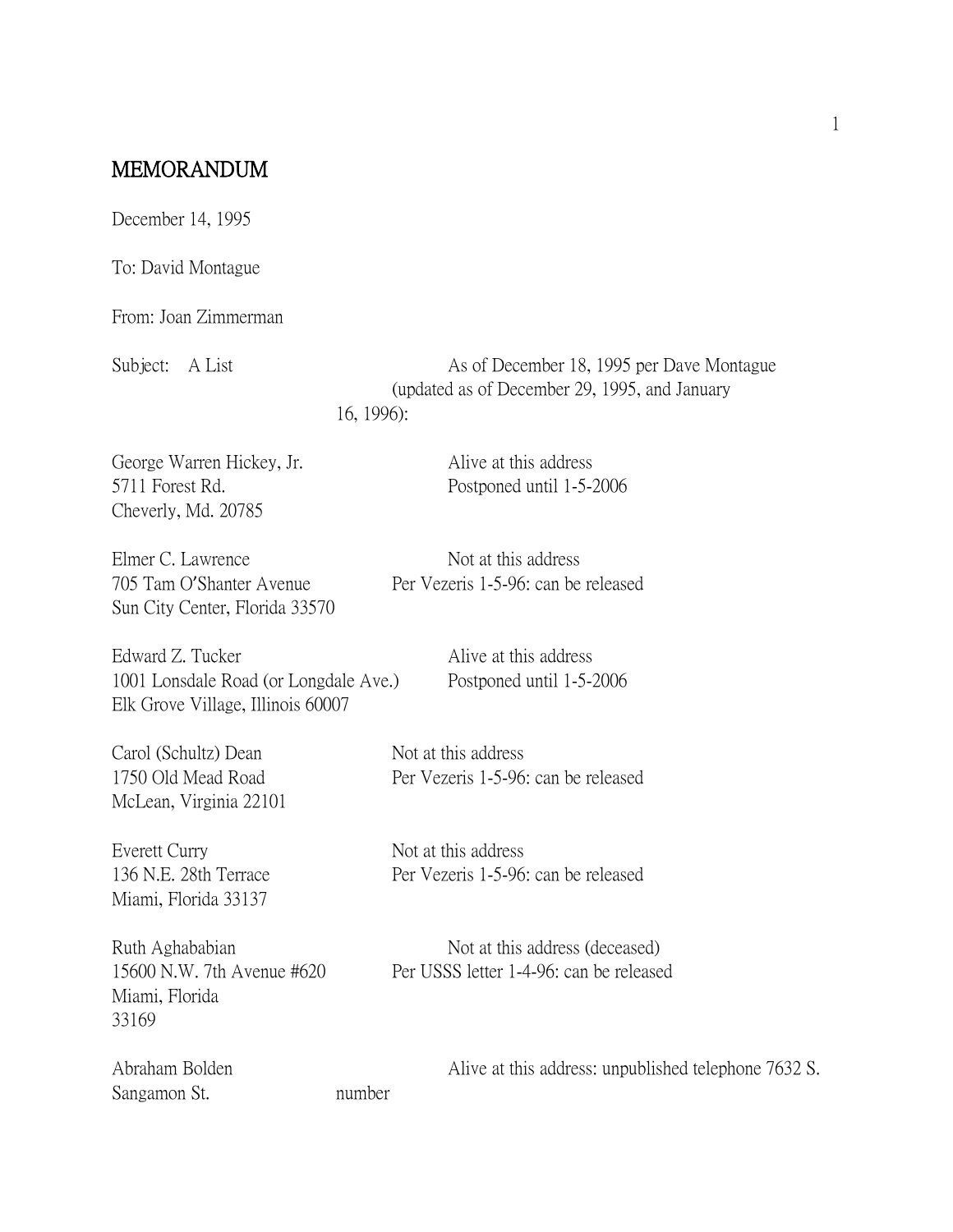Chicago, Illinois Postponed until 1-5-2006

Robert Motto **Alive at this address** Donners Grove, Illinois

2700 North Crest Drive Postponed until 1-5-2006

Gary Merle McLeod Not at this address Suite 1330 Portland, Oregon

1068 N. Chambliss St. number Alexandria, Virginia 22312 Postponed until 1-5-2006

Thomas Lem Johns Not at this address Birmingham, Alabama

Rufus W. Youngblood Alive at this address Savannah, GA

David Grant **Alive at this address** Springfield, Virginia

Conrad Cross Not at this address Chicago, Illinois

Roger C. Warner Not at this address Reston, Virginia

121 S.W. Salmon Street Per USSS letter 1-4-96: can be released

Clinton J. Hill Alive at this address: unpublished telephone

3321 Culloden Way Per USSS letter 1-4-96: can be released

38 Clarendon Rd. Postponed until 1-5-2006

6400 Bardu Court Postponed until 1-5-2006

1042 E. 48th St. Per Vezeris 1-5-96: can be released

11114 Saffold Way Per USSS letter 1-4-96: can be released

Leroy Gutch Could be at this address/Not a USSS person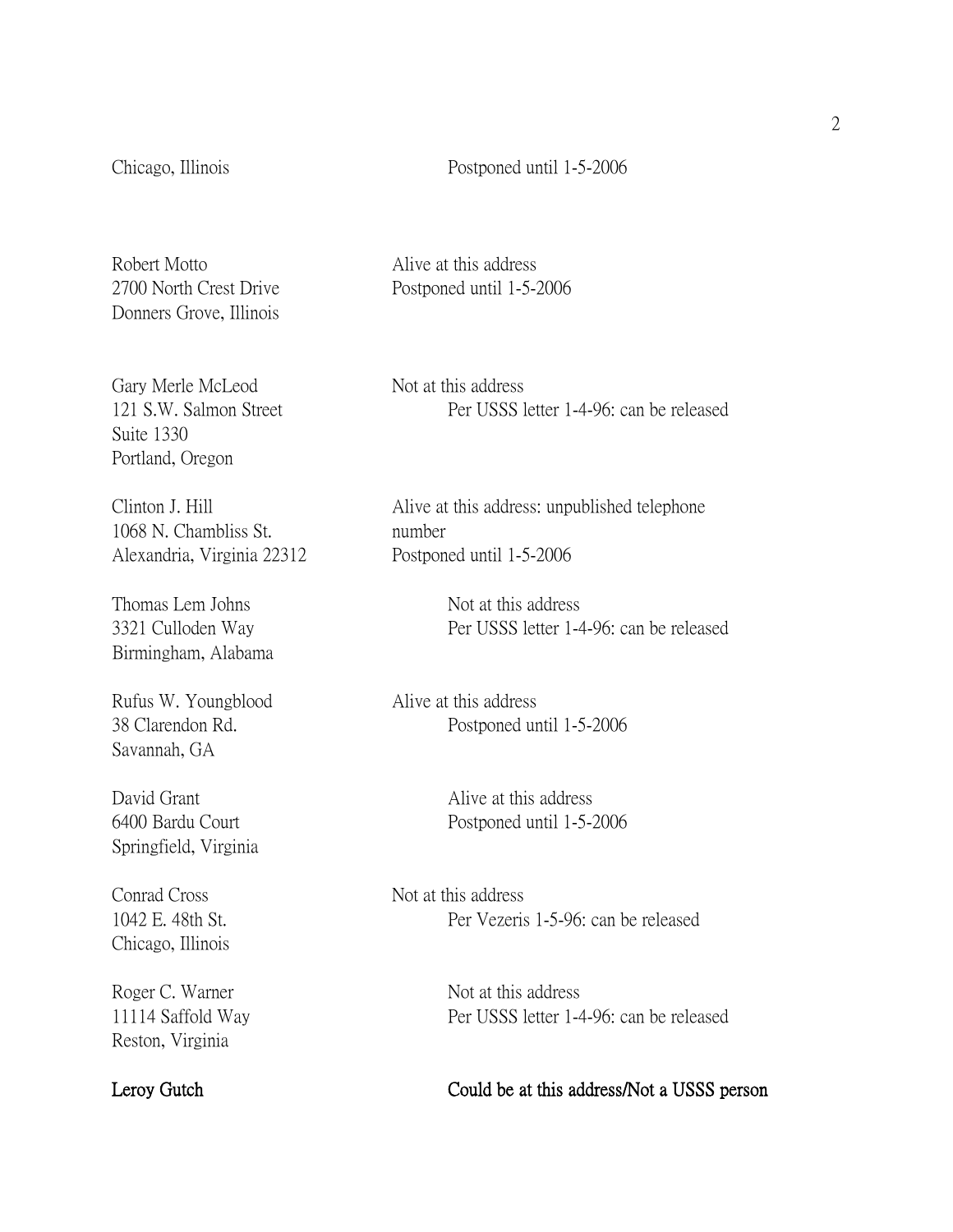## 76 Terrace As of 1-16-96: still need info. from USSS St. Petersburg, Florida 1-24-96: USSS has no objection to release

Maurice Martineau Not at this address 1389 Canterbury Per USSS letter 11-9-95: can be released Rockville, Maryland 1-24-96: Machado confirms release

ADD December 15, 1995:

Elmer Moore Alive at this address 12212 N.E. 32nd Street Postponed until 1-5-2006 Bellevue, Washington 98005

Dallas, Texas 75209

Robert A. Steuart Not at this address 5626 W. Purdue Per Vezeris 1-5-96: can be released

Robert Bouck Alive at this address 6124 Knollwood Dr. Postponed until 1-5-2006

Falls Church, Virginia (Address & telephone number are in 1995)

phone book.)

William Greer Alive at this address(?) 705 Brunswick Dr. JZ: Mary Ferrell database: died 2-23-85 Waynesville, NC 28786 Per USSS letter 1-4-96: can be released

Roy Kellerman Alive at this address(?) 2063 Kansas Ave. N.E. JZ: Mary Ferrell database: died March 1984 St. Petersburg, Florida Per USSS letter 1-4-96: can be released

Paul Landis Might be a relative at this address (unknown if  $7512$